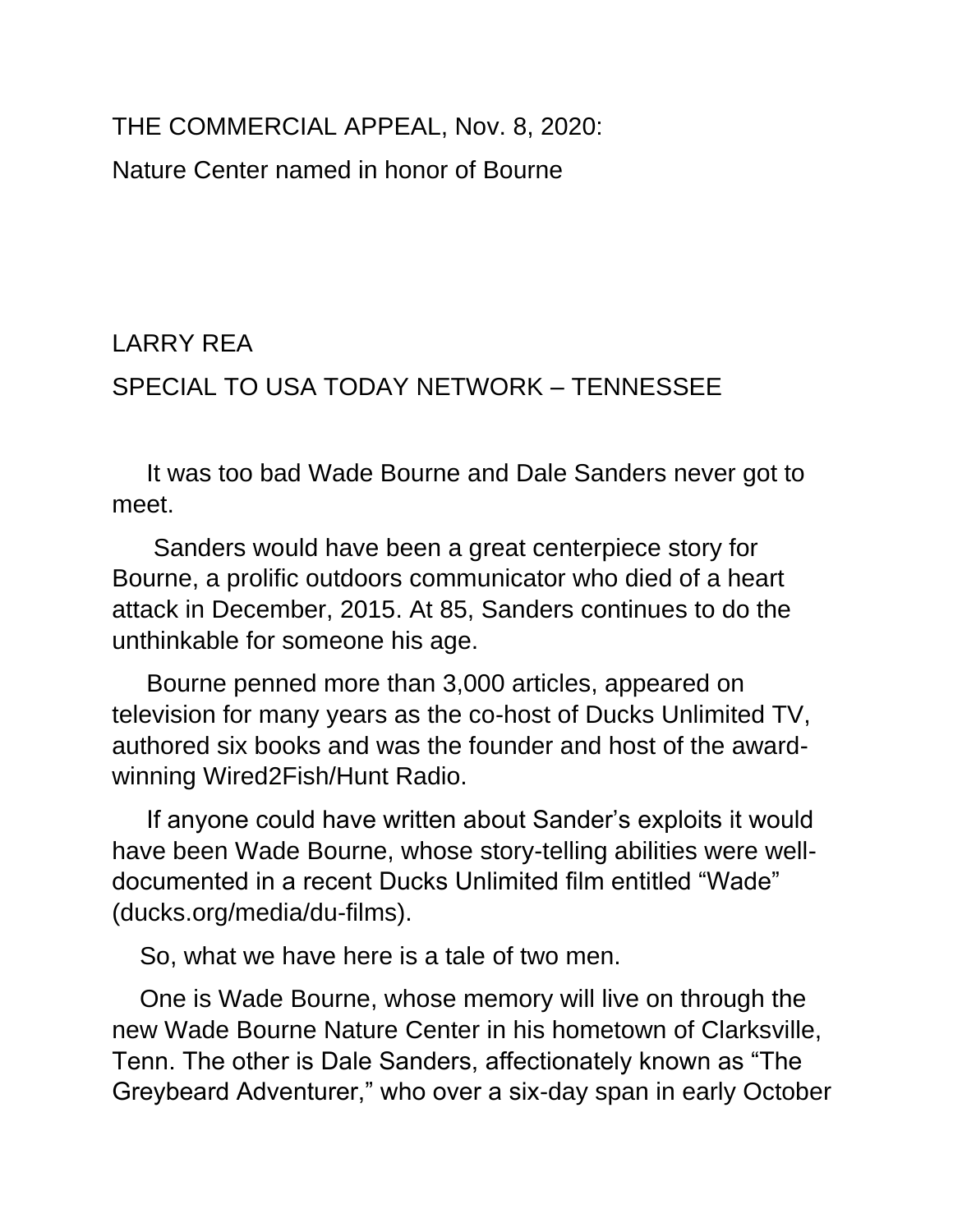became the oldest person to hike the Grand Canyon rim-to-rim-torim.

 Memphis-based Ducks Unlimited, for which Bourne served as editor at large of DU Magazine for years, was well-represented at the dedication of the nature center named in Bourne's honor in Montgomery County's Rotary Park on Oct. 24. DU National President Doug Schoenrock was on the podium. In the audience was DU Magazine editor Matt Young and former DU employee and former DU State Chairman (2011-12) Larry Richardson. Several hundred people were there, too, all wearing masks and adhering to social distancing.

 "As a writer and broadcaster, Wade Bourne informed, entertained, and inspired hunters and anglers across the United States," Young said. "He was also a leading voice for conservation, who used his gifts as a communicator to encourage others to conserve and wisely manage our precious natural resources. I can't think of a more fitting tribute to Wade than this beautiful nature center dedicated in his honor, which will help educate present and future generations about the importance of wildlife conservation."

Richardson, retired DU Director of Field Operations, agreed.

 "I was involved in planning (the nature center) from the beginning and our overall objective was to encompass Wade's legacy for outdoor education of our youth," Richardson said. "We succeeded."

 Naming the 4,300-square foot nature center after Bourne was an easy choice, according to Sally Burchett, Montgomery County Parks and Recreation Natural Resources and Programming Manager.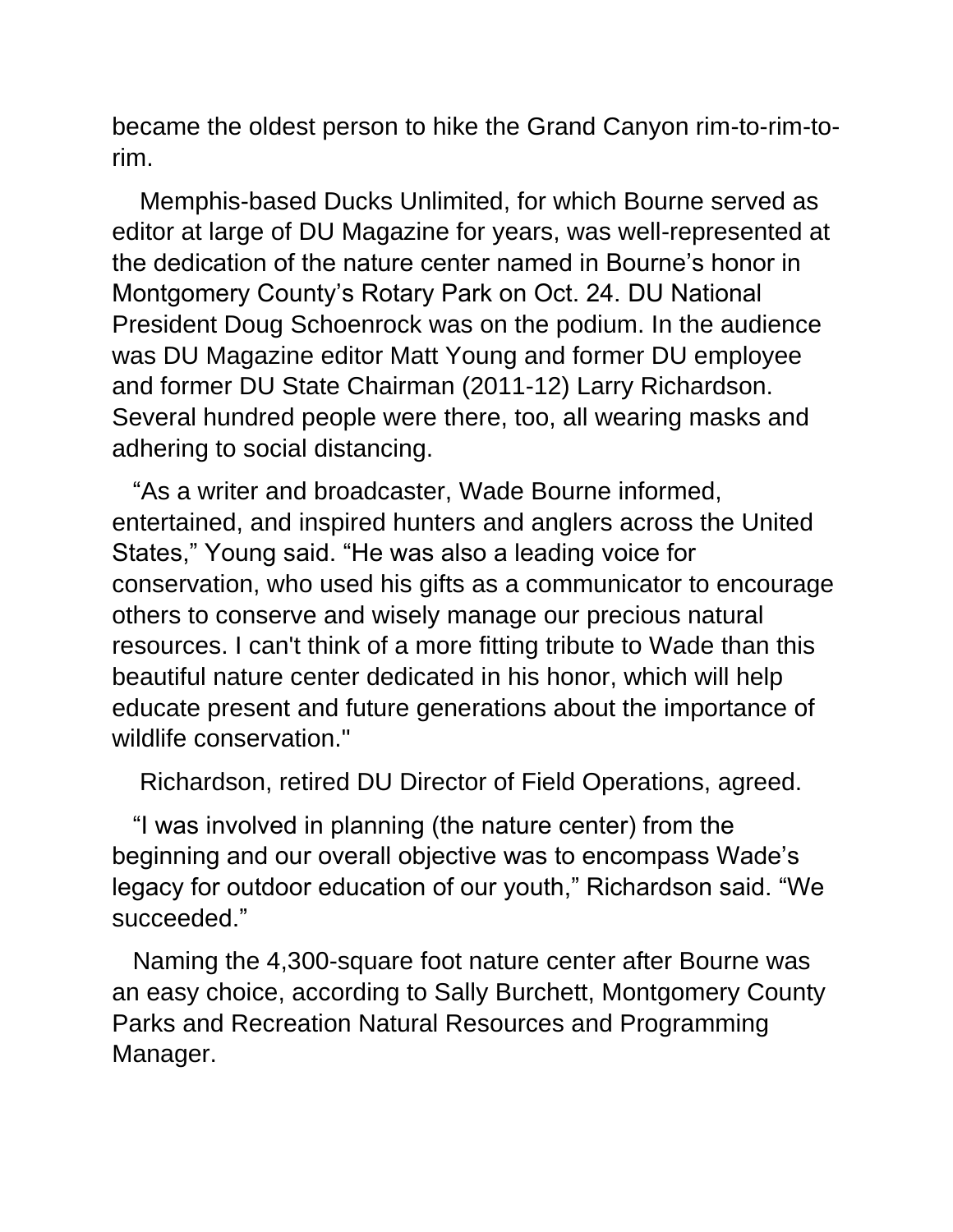"To me personally when we started the project not long after Wade's passing it really took on a personal meaning," Burchett said. "I went to high school (Clarksville Academy) with Hampton and Haley (Bourne's children) and knew Wade as one of the dads. He and Becky (Bourne's wife) hosted the homecoming bonfire every year on their farm."

 Funds were first allocated for the nature center in July 2018. A month later the Tennessee Department of Environmental and Conservation awarded a \$500,000 grant to support the nature center's construction.

 "It has been a long labor of love," Burchett said. "I had the privilege of hosting Becky on a tour of the nature center a couple of months ago, showing her the progress of construction. She wanted the building to always follow Wade's vision and that we were staying true to the name of the building."

 John Gordon, a communications specialist for DU, believes Wade would be proud of the facility, especially since it is located in his home state.

 "Wade was really proud of his Tennessee heritage," Gordon said. "He wrote about it and lived it. He was always happy to share where he grew up with everybody he met."

 Burchett said the nature center (wadebournenaturecenter.org) completes the Rotary Park master plan, noting that the nature center "provides great learning opportunities for children and adults and gives everyone a great place to visit and enjoy nature at its finest."

 Now, let's move on to Sanders, and his latest accomplishment, one that he admits he was a little apprehensive about due to the Grand Canyon's changes in altitude and unpredictability of the weather and trails.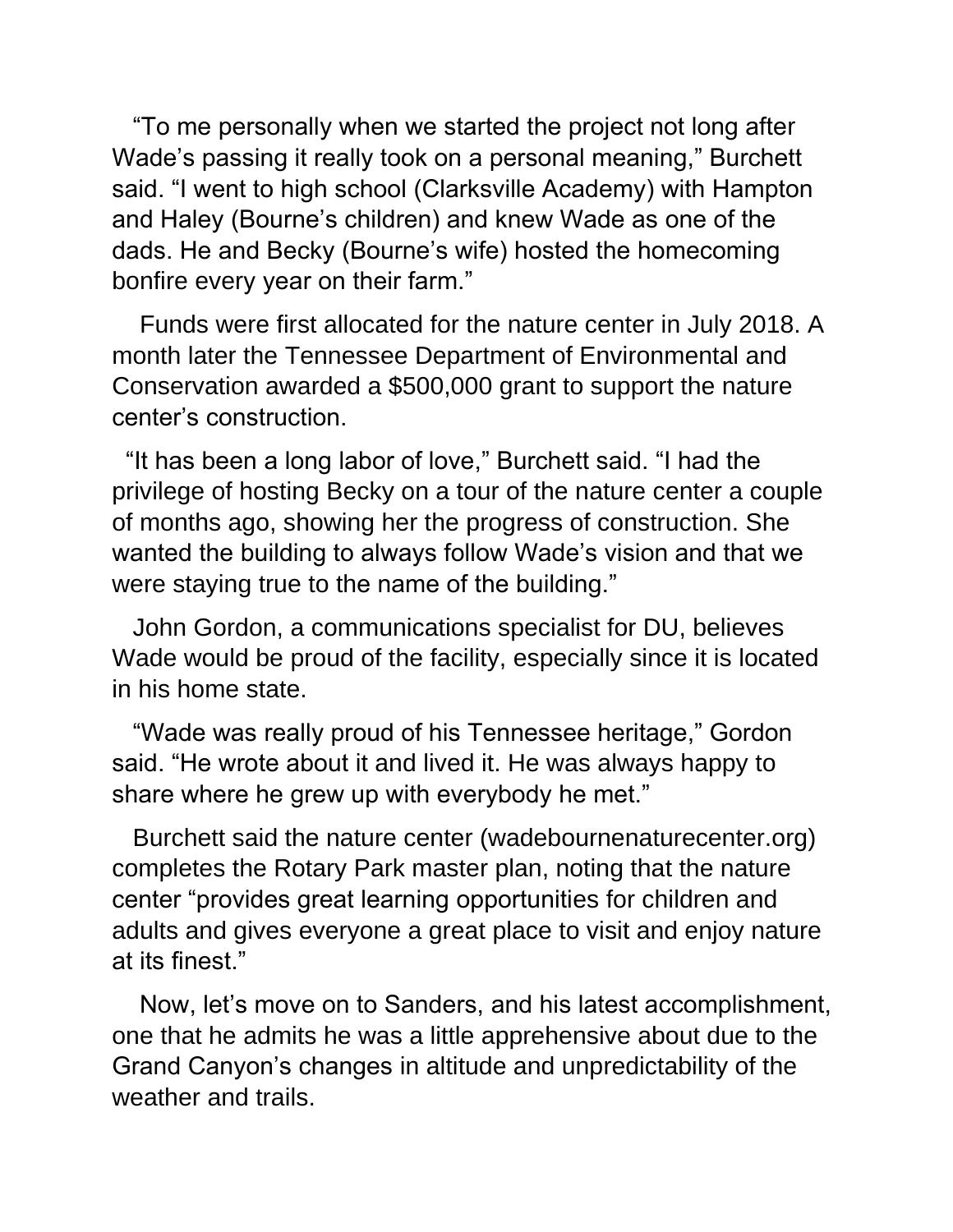Still, he was up for the challenge, just like he has been since he became the oldest person at 80 to paddle solo the Mississippi River from "Source to Sea." He owns several hiking records for his age, including the Appalachian Trail.

 "Paddling the Mississippi River, I knew I could do it," said Sanders, who lives in Bartlett, Tenn. "There was one section of the (Grand Canyon) trail that I wasn't sure about this time. That last mile was going to be tough. It was really sandy from all the mules they use. The dirt was like walking on dry sand on the beach."

 In the end, the last mile was no problem for Sanders. Neither were the historic hike's 47 other miles. Five other people were in his group, including representatives of the Guinness Book of Records as they documented the six-day hike that included five nights camping at various locations in the canyon.

 Sanders' hike started at 8:10 a.m. on Oct. 5 and ended at 8:41 a.m. on Oct. 10.

 As usual for one of his exploits, Sanders started the hike with a dance. He didn't plan to do any dancing when he completed the hike, but a crowd of well-wishers who had gathered at the end of the hike asked him to dance for them.

And, he did.

 "It makes everybody laugh," Sanders said. "And that's OK. The crazy thing was that I didn't know I still had my backpack on until I saw the video afterwards. That backpack was flying back and forth. I was laughing and so was everybody else."

 Why, you ask, does Sanders do what he does at such a ripe old age?